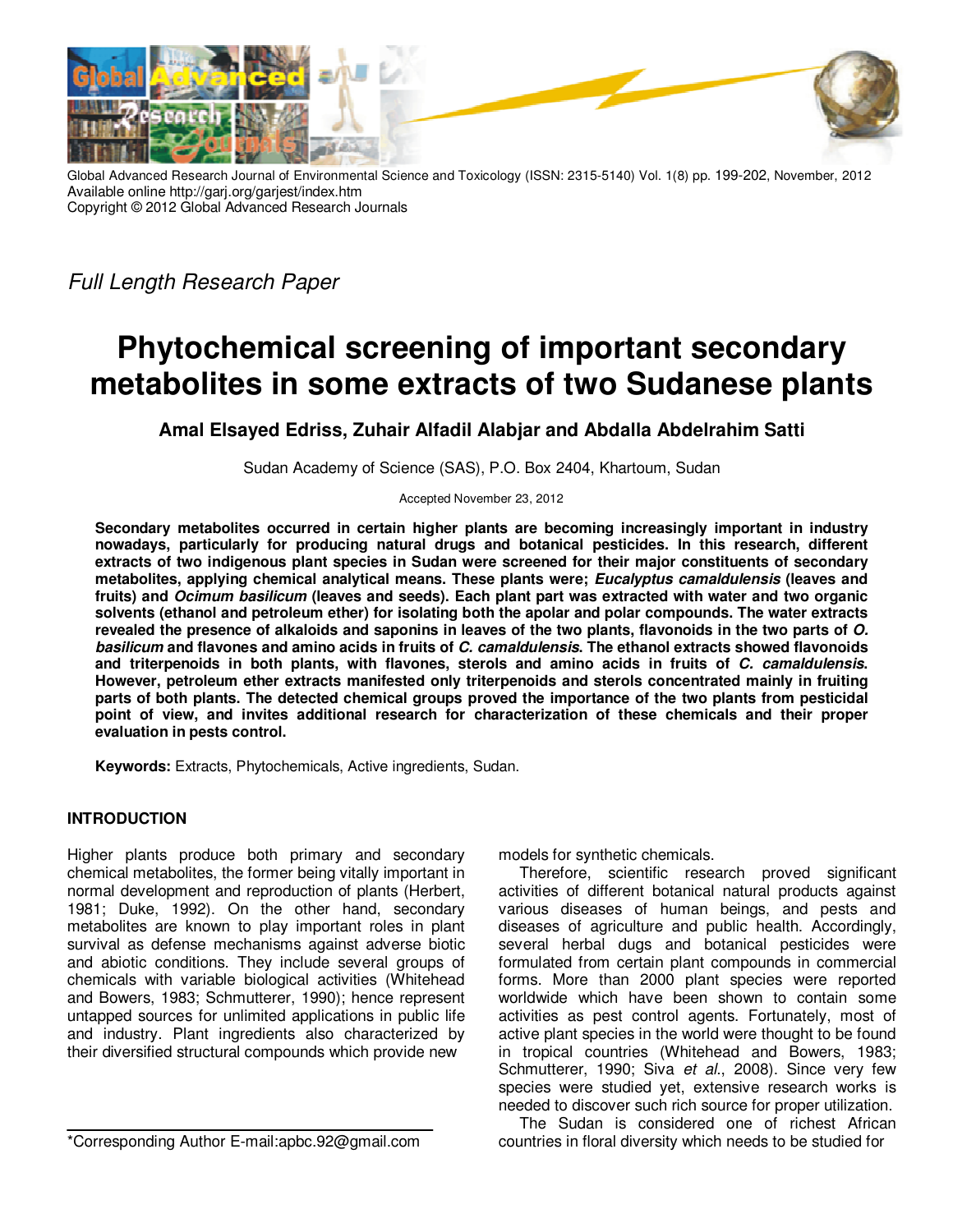their constituents of bioactive compounds. The literature available showed promising active plant species against different pests and diseases (Satti et al., 2010). Among such plants, two species, i.e., Eucalyptus camaldulensis "Ban" and Ocimum basilicum "Rehan", are widely grown in different parts of the country. The extracts of these plants showed potent pesticidal effects (Yousif and Satti, 2008), and the latter species is commonly being grown in houses and public parks as an ornamental and as a mosquito repellent herb. Nevertheless, very few studies were conducted regarding the chemical constituents of these plants. This research was therefore dealt with phytochemical analyses of E. camaldulensis and O. basilicum, using different botanical parts with different extracts. The study relied on conventional chemical analytical approach to attain this objective.

#### **MATERIALS AND METHODS**

Different botanical parts of two plant species, viz., Eucalyptus camaldulensis (leaves and fruits) and Ocimum basilicum (leaves and seeds) were investigated in this research to screen their major constituents of active secondary metabolites. All plant samples were freshly collected from Shambat area, Khartoum North, during August 2009. After being dried under shade, they crushed into fine powder using an electric Laboratory Blender (No. MAH/11/050/0117, by Remi Anupam Mixie Ltd.). Three extracts (water, ethanol and petroleum ether) were prepared from each plant part to ascertain their active chemical groups of polar and non polar components.

Phytochemical tests of the above extracts were performed through chemical reagents as described by Harbone (1973; 1983; 1988). Eight chemical groups were screened for each extract. The reagents prepared for testing seven groups of secondary metabolites were, Mayer's reagent (for alkaloids), Ninhydrin (amino acids), potassium hydroxide solution (flavonoids), concentrated hydrochloric acid plus magnesium (flavones), ferric chloride (tannins) and vanillin reagent (triterpenoids and sterols). The prescribed analytical procedures according to the formerly stated literature were followed. Accordingly, the appearance of certain colour or precipitate was taken as a presumptive evidence of chemical detection at the end of each testing process, based on characteristics of the different metabolites groups. However, the test of saponins was simply done by putting 10ml of aliquots from each extract in a test tube where 5ml of water were added. The tubes were closed with a cork and shaken vigorously. Formation of foam layer, honey comb in shapes, which remains for a minimum of 30 minutes, indicated the possible presence of saponins. The data were tabulated and compared among the different plant parts for each extract type.

#### **RESULTS AND DISCUSSION**

The results of phytochemical constituents of water extracted parts of the two studied plant species (Eucalyptus camaldulensis and Ocimum basilicum) were recorded in Table (1). Wide range of polar chemical classes were found distributed at variable levels in the different plant parts. Such extracts revealed dominantly the occurrence of alkaloids and saponins mostly in the leaves. Flavonoids were detected in both parts of O. Basilicum, whereas flavones and amino acids were found in fruits of E. Camaldulensis.

Table (2) reveals the analytical results of the same previous plant samples when extracted with ethanol. Similar to what have been shown in water extracts, flavonoids were found in both parts of O. Basilicum, whereas flavones and amino acids in fruits of E. Camaldulensis. Contrarily, alkaloids and saponins were not observed from ethanol extracts. However, the detected triterpenoids in both plants may be some sort of saponins linked to triterpenes through their sugar moieties (Price et al., 1987).

Table (3) shows the results of phytochemical screening regarding apolar extracts of the samples obtained through the petroleum ether solvent. All the studied samples revealed the presence of triterpenes, while sterols and flavonoids were recorded in fruiting parts. The other chemical groups were not found depending on their high polarities.

The overall results explained that alkaloids, saponins, flavonoids, flavones and amico acids were the main compounds that can be extracted from the two plants using the water and ethanol, whereas triterpenoids and steroids were the dominant extractives through the petroleum ether. All the foregoing compounds were differently distributed among the two plant species and their parts used. Based on this study all the eigh tested chemical groups were obtained in both plants, except only the tannins.

Phillipson (1989) stated that a brief review of biologically active natural products has shown that the plant kingdom is still capable of producing substances which may give rise to new drugs or pesticides. Therefore, the current findings revealed the richness of the two plants in different groups of active compounds that need to be studied for different applications. It is clear that the chemical composition was different from one part to another in the same plant, as it also differed according to the kind of extracting solvents. As reported by Harbone (1984), petroleum ether and hexane solvents were used for the extraction of non polar compounds such as triterpenes and sterols, while alcohol for polar constituents (e.g., alkaloid and flavonoids).

Very meagre literature is available on phytochemical screening of active plants especially when concerning the indigenous flora. Al Magbool (1981) investigated the Sudanese Rehan, O. Basilicum, and found that the main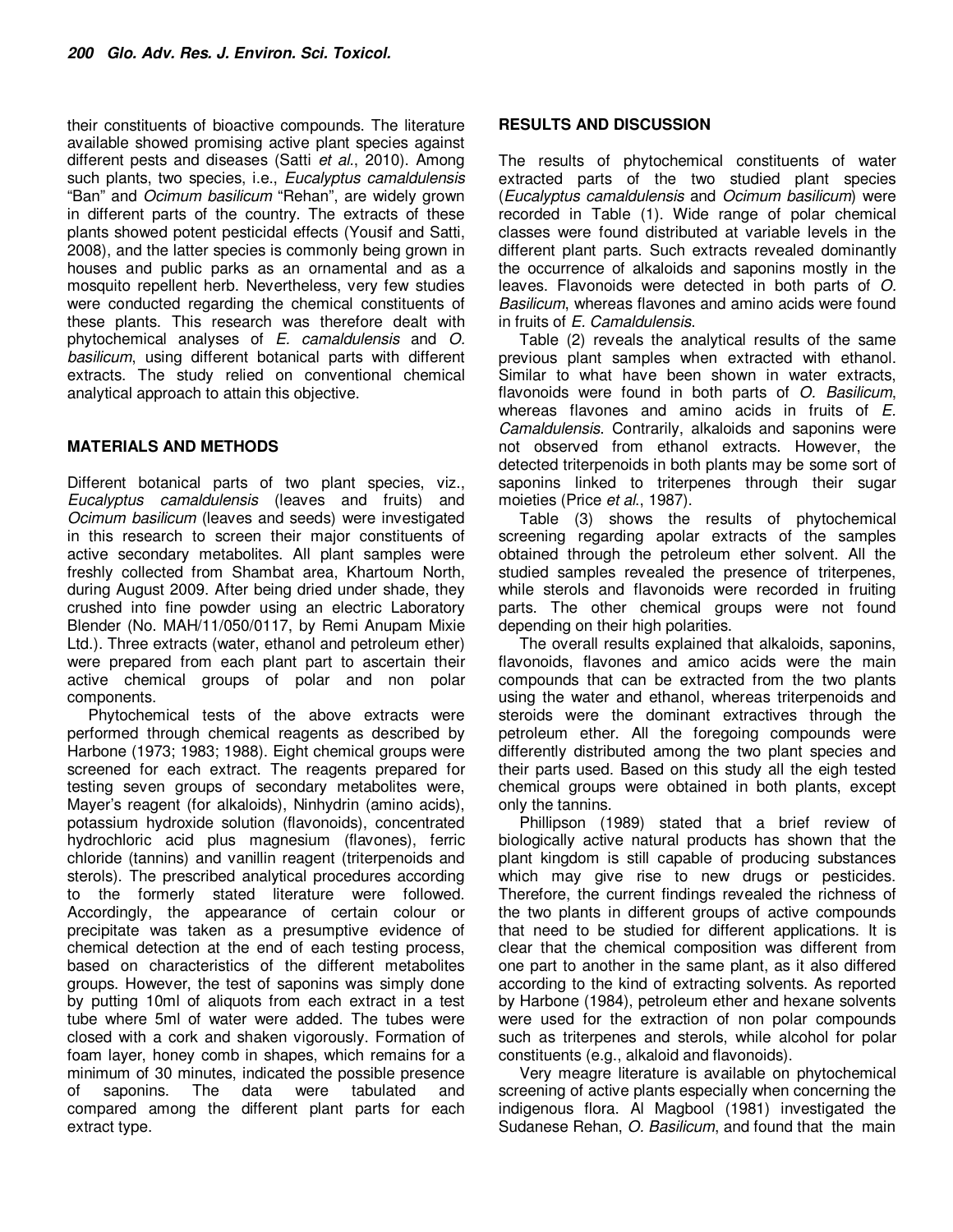**Table (1).** Phytochemical constituents of water extracts of different botanical parts of two plant species, during August 2009.

|                          |        | <b>Chemical groups</b>   |                          |                          |                          |                          |                          |   |   |  |
|--------------------------|--------|--------------------------|--------------------------|--------------------------|--------------------------|--------------------------|--------------------------|---|---|--|
| <b>Plant species</b>     | Part   | Am                       | Sa                       | Αl                       |                          | Fn                       | Тn                       |   |   |  |
| Eucalyptus camaldulensis | Leaves | $\overline{\phantom{a}}$ |                          |                          | -                        | -                        |                          |   |   |  |
|                          | Fruits | +                        | $\overline{\phantom{a}}$ | $\overline{\phantom{a}}$ | $\overline{\phantom{0}}$ |                          | $\overline{\phantom{a}}$ | - | - |  |
| Ocimum basilicum         | Leaves | -                        |                          |                          |                          | -                        |                          |   |   |  |
|                          | Seeds  | $\overline{\phantom{0}}$ | -                        | ۰                        |                          | $\overline{\phantom{0}}$ |                          | ۰ |   |  |

(+) present, (-) non present.

Amino acids (Am), saponins (Sa), alkaloids (Al), flavonoids (Fl), flavones (Fn), tannins (Tn), sterols (St) and triterpenes (Tr).

**Table (2).** Phytochemical constituents of ethanol extracts of different botanical parts of two plant species, during August 2009.

|                          |        | <b>Chemical groups</b>   |                          |                          |                          |                          |                          |                          |                          |
|--------------------------|--------|--------------------------|--------------------------|--------------------------|--------------------------|--------------------------|--------------------------|--------------------------|--------------------------|
| <b>Plant species</b>     | Part   | Am                       | Sa                       | Al                       | FI                       | Fn                       |                          | SI                       |                          |
| Eucalyptus camaldulensis | Leaves | $\overline{\phantom{a}}$ | -                        | -                        |                          | -                        | $\overline{\phantom{a}}$ | $\overline{\phantom{0}}$ | $\overline{\phantom{a}}$ |
|                          | Fruits | $\div$                   | $\overline{\phantom{a}}$ | $\overline{\phantom{a}}$ | $\overline{\phantom{0}}$ |                          | $\overline{\phantom{a}}$ |                          |                          |
| Ocimum basilicum         | Leaves | $\overline{\phantom{a}}$ | $\overline{\phantom{a}}$ | $\overline{\phantom{0}}$ |                          | $\overline{\phantom{a}}$ | $\overline{\phantom{a}}$ | $\overline{\phantom{0}}$ |                          |
|                          | Seeds  | $\overline{\phantom{a}}$ | $\overline{\phantom{0}}$ | $\overline{\phantom{a}}$ |                          | $\overline{\phantom{a}}$ | $\overline{\phantom{a}}$ | $\overline{\phantom{0}}$ |                          |

(+) present, (-) non present

Amino-acids (Am), saponins (Sa), alkaloids (Al), flavonoids (Fl), flavones (Fn), tannins (Tn), sterols (St) and triterpenes (Tr).

**Table (3).** Phytochemical constituents of petroleum ether extracts of different botanical parts of two plant species, during August 2009.

|                          |        | <b>Chemical groups</b>   |                          |                          |                          |                          |                          |                          |  |  |
|--------------------------|--------|--------------------------|--------------------------|--------------------------|--------------------------|--------------------------|--------------------------|--------------------------|--|--|
| <b>Plant species</b>     | Part   | Am                       | Sa                       | Al                       | FI                       | Fn                       | Τn                       | St                       |  |  |
| Eucalyptus camaldulensis | Leaves | $\overline{\phantom{a}}$ | $\overline{\phantom{a}}$ | -                        | $\overline{\phantom{a}}$ | $\overline{\phantom{a}}$ | -                        | $\overline{\phantom{a}}$ |  |  |
|                          | Fruits | $\overline{\phantom{a}}$ | $\overline{\phantom{a}}$ | -                        | $\ddot{}$                | $\overline{\phantom{a}}$ | $\overline{\phantom{a}}$ | $\ddot{}$                |  |  |
| Ocimum basilicum         | Leaves | $\overline{\phantom{a}}$ | $\overline{\phantom{a}}$ | $\overline{\phantom{a}}$ | $\overline{\phantom{a}}$ | $\overline{\phantom{a}}$ |                          | $\overline{\phantom{a}}$ |  |  |
|                          | Seeds  | $\overline{\phantom{a}}$ | $\overline{\phantom{a}}$ | $\overline{\phantom{0}}$ | $\overline{\phantom{0}}$ | $\overline{\phantom{a}}$ | ٠                        |                          |  |  |

(+) present, (-) non present

Amino-acids (Am), saponins (Sa), alkaloids (Al), flavonoids (Fl), flavones (Fn), tannins (Tn), sterols (St) and triterpenes (Tr).

components of the essential oils were methyl alcohol linalool, methyl eugenol and cineole. The recorded results were also in conformity with some exotic literature on the subject. Debella et al. (2008) reported the presence of saponins, alkaloids, glycosides and polyphenols as major components in water extracts of some plants. Gunther (1961) fractionated the essential oil of Ocimum basilicum and separated 64 fractions of 24 components; linalool (54%) was the main component. Bower et al. (1976) isolated two compounds with highly potent juvenile hormone activity from oil of O. basilicum. Generally, the leaves of O. basilicum have been used to protect against mosquitoes bites in South Africa and against termites before planting (Malaka, 1972). The

leaves water extract of this plant induced 100% mortality of Trogoderma granarium 3rd instar larvae, 18 days post treatments (Yousif and Satti, 2008).

Essential and volatile oils from Eucalyptus spp. and O. basilicum showed mortality and repellent activities against some mosquito species (Tunc et al., 2000). Bashir (1996) who used thirteen fractions of the oil of Eucalyptus camaldulensis has obtained the same results. Kumar and Dutta (1987) also reported insecticidal and repellent effects from this plant. Pallson and Jaenson (1999) and Tunc et al. (2000) found that smoke of various parts of *Eucalyptus* species reduce the number of mosquitoes indoor. Smoke of leaves and fumigation of essential oil vapours distillation from E. camaldulensis